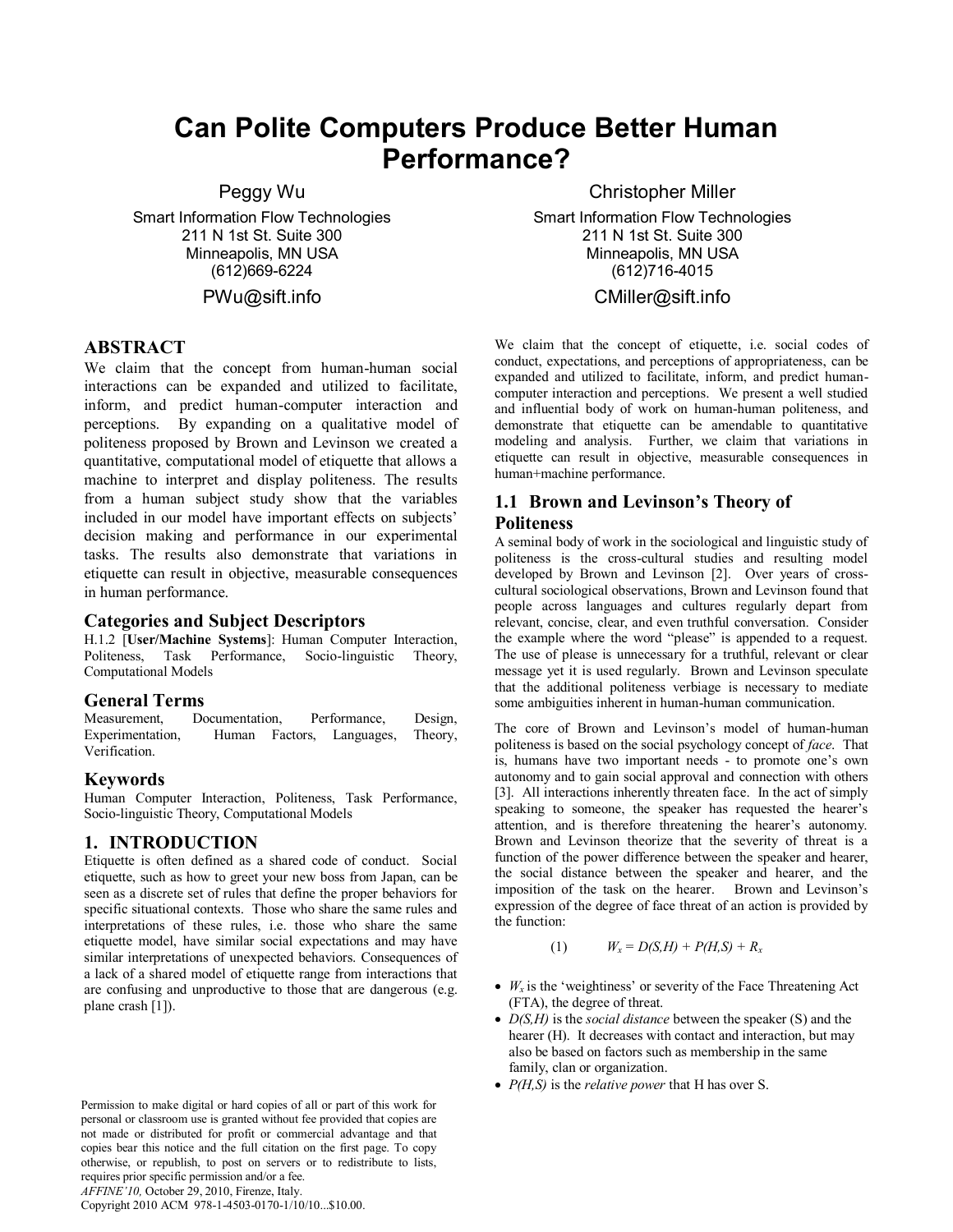*Rx* is the *ranked imposition* of the raw act itself and may be culturally influenced. As an example, the imposition of asking someone for \$5 is less than the imposition of asking someone for \$500

Based on the severity of face threat, various politeness strategies are selected to mitigate the threat. More precisely, Brown and Levinson claim that the degree of face threat posed by an act must be balanced by the value of the politeness behaviors used if the social status quo is to be maintained. That is:

$$
(2) \tW_x \approx V(A_x)
$$

where  $V(A_x)$  is the combined redressive value of the set of politeness behaviors  $(A_x)$  used in the interaction. Brown and Levinson collected and catalogued a huge database of mitigation techniques used to redress face threat, i.e. redressive strategies, and created an extensive taxonomy of these politeness behaviors across several languages and cultures. Examples range from adding the word "please" to posing requests as questions. We have used this detailed, empirical but non-quantitative model proposed by Brown and Levinson [2] to create a quantification of politeness use and politeness expectations.

#### **1.2 Quantitative Etiquette Model**

Increasingly, anecdotal and empirical evidence support the theory that humans are capable of and naturally interact with machines socially. Reeves and Nass, [4] has conducted a series of experiments demonstrating that humans readily generalize patterns of conduct and expectations from human-human interaction to human-computer interaction—a relationship they call "the media equation". If humans regularly anthropomorphize computers, then violations of etiquette may impact team collaboration and task performance like they would human-human teams. In order for the machine to interpret and display etiquette, a computational model must be in place. Expanding on the Brown and Levinson calculation of face threat, we implemented the use of weights for each component to allow the possibility to value D, P, and R differently, and added another component, character (C), to represent the speaker's general tendencies to be polite.

To translate the qualitative model into a computationally actionable model, we created a coding strategy and manual with which independent coders can evaluate and assign numeric scores to P, D, R, C, as well as politeness strategies. While this mechanism was only tested with three raters, its Robinson's A correlation of .931 was well above traditional thresholds of .7-.8 for multiple-judge rating correlations [5].

## **2. EXPERIMENTAL DESIGN**

#### **2.1 Definition of Variables**

We identified five independent variables of interest for the study. They include the following:

 *Fixed Power* – We authored scenarios in which we manipulated power distances between subjects and virtual characters using a back-story and commonly recognized power markers such as job title.

- *Fixed Familiarity* (social distance) Familiarity between subjects and virtual characters was manipulated in the scenarios using familiarity markers such as group identity.
- *Gender* This is the gender of the virtual characters defined in our scenarios.
- *Redress* (etiquette) This is the type of redressive strategy used in virtual character utterances. Each utterance in the scenarios was designed to be perceived as neutral, rude or polite.
- *Subject Type –* Subject type was either novice or professional. Novice subjects were recruited from local universities and the general community, and consisted mostly of students. Professional subjects were professional dispatchers who volunteered from an air control squadron. This variable was included because we wanted to examine the role of etiquette in strict work environments with well defined power hierarchies.

We were interested in measuring both subjective and objective performance metrics. Based on the capabilities of our test environment, we defined the following dependent variables:

- *Compliance*—This variable describes whether or not the subject responded to the requests presented by the virtual characters in the simulation (regardless of accuracy).
- *Reaction Time*—The nature of our testbed enabled us to measure different aspects of reaction time and, therefore, to compute different reaction time statistics. Reaction time measures included:
	- o Directive Processing Time: The total amount of time a request was displayed on the screen.
	- o Response Determination Time: The time that elapsed between when the subject completed reviewing the directive until just before s/he entered a response.
	- o Response Generation Time: The amount of time the subject spent entering a response
	- o Total Directive Response Time: The total amount of time the subject spent on reading the request, determining the answer, and typing in a response i.e., the sum of all three times above.
- *Accuracy*—This was calculated as the number of correct responses to a virtual character's directive, divided by the total number of directives given by that virtual character, and expressed as a percentage.
- Subject reported virtual character characteristics This consists of a set of ratings for various aspects of the subject's perception of the virtual character. They were rated using an 11 point Likert scale and consist of:
	- o *Trust in advice* of virtual character
- o *Trust in competence* of virtual character
- o *Likability(affect)* of virtual character
- o *Workload caused* by virtual character

#### **2.2 Hypotheses**

To generate the set of hypotheses, we leveraged Hofstede's taxonomy (Power Distance - PDI, Individualism - IDV, and Masculinity - MAS) [6] and paired each with the Brown and Levinson etiquette components of P and D, while holding R constant. We then reasoned about how each cultural dimension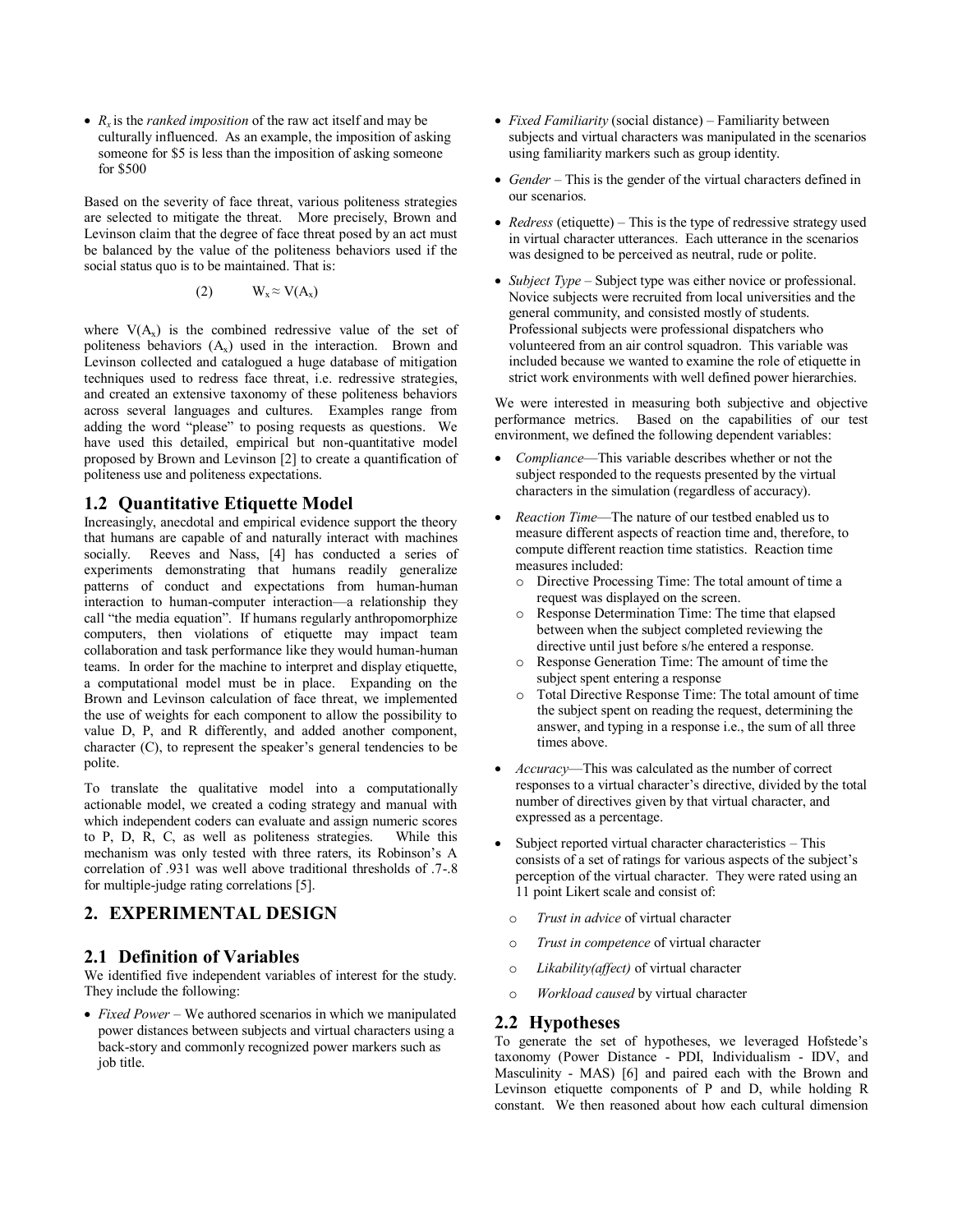might result in variations in the expectations of high, low, and nominal levels of etiquette, and in turn how unexpected levels of etiquette might affect the performance dimensions of compliance, reaction time, accuracy, affect, workload, and trust. For example, a society with a high MAS score is one in which gender roles are clearly distinct: men are supposed to be assertive while women are supposed to be more modest and tender. (Japan has one of the highest MAS scores whereas Sweden has one of the lowest). It follows that if a human observer identifies with a high MAS score, the observer may expect a female speaker to be more polite than a male speaker even if all other variables are constant. The higher expectation then must be met by a higher amount of politeness usage. If the female speaker simply uses the same amount of politeness language as the male speaker, the observer may view the female speaker as less polite due to the gap between expected and exhibited behaviors, even if, in fact, her politeness usage was the same as her male counterpart. A failure to meet the politeness expectation may then lead to measurable consequences such as lower compliance, trust, affect, and reaction time (e.g. if you are rude to me, I will complete the task you asked of me, but I will "drag my feet" doing it). For simplicity, we have summarized our hypotheses in the results section where the findings are listed.

## **2.3 Methods**

We divided the study into five experiments to obtain one control group and four other groups to individually vary and study the effects of cultural dimensions of interest. We varied levels of etiquette (politeness) along with power (Experiment 1), social distance or familiarity (Experiment 2), and the gender of speakers (Experiment 3). We utilized professional subjects and examined social distance in Experiment 4 to compare results with novice subjects from Experiment 2. Experiment 5 served as a control group where politeness served as the only independent variable.

## **2.4 Testbed**

We modified a resource monitoring and management tool (see TTIMR – Tactical Tomahawk Interface for Monitoring and Retargeting [7]) to create the resulting testbed (which we called the Park Asset Management and Monitoring Interface—PAMMI). It enabled us to measure subject compliance, accuracy, and reaction time during experiments while varying independent variables. Memory, trust, affect, and workload were measured in self-report surveys after the subject completed the simulation session in the testbed.

We created a scenario where the subjects played the role of emergency vehicle dispatchers at a national park. PAMMI was their asset tracking interface and conveyed information regarding the location, intended destination, and progress of vehicles. Subjects were told that there was a group of five "field agents", who would periodically request information from them. Subjects were not told whether the field agents, or requestors, were live humans or virtual characters. Information requests arrived in the form of an onscreen dialog showing the requestor's icon and a text message. Icons rather than photos of requestors were used to reduce age, sex, and cultural associations. Messages were presented in text form rather than voice recordings to better isolate the politeness dimension. Occasionally, there would be two simultaneous requestors (speakers) and the subject was instructed to select only one of the requests to fulfill.

## **2.5 Experimental Stimuli**

All subjects were asked to complete a set of online surveys at the beginning of the study. The surveys gathered information regarding the subject's cultural background, tendencies to generate scores (e.g. PDI, IDV, or MAS) pertinent to the experiment in which s/he was randomly assigned, and the perceived politeness of statements made in a given situation along with the subject's generated responses to the same situation. Subjects were then provided with a set of self-paced training materials on how to operate PAMMI and background information about the virtual characters. Subjects were given a 10 minute practice session in the PAMMI environment, and then proceeded to the 45 minute simulation, where one or two simultaneous requests arrived every minute. Subjects then completed a posttest survey which asked them to recall the information requester based on the content of the question (to test for memory; no significant results were found and memory will not be discussed further). The post-test survey also allowed subjects to rank perceived trust, affect, politeness, and the workload caused by each virtual character.

# **3. RESULTS**

Below relevant hypotheses are given followed by confirmatory or contradictory results. Due to the vast amount of analyses run on the data, not all analyses conducted will be discussed.

## **3.1 Pre-test Results**

Effects on politeness—the level of politeness should be greater for socially near and male virtual characters. *Results*: Increased familiarity (reduced social distance) was associated with increased perceived politeness in pre-test perceived politeness, *t*(74)=6.47,  $p$ <.001, and generated politeness questions,  $t(71)=6.15$ ,  $p$ <.001. In other words, the more familiar a virtual character was, the more polite an utterance was perceived to be. Subjects also tended to judge an utterance as more polite when it came from a male, and less polite when it came from a female,  $t(74) = -2.39$ , p<05. Similarly, subjects generated more polite utterances when they were spoken by a female asking a male for something compared to when they were from a male to a male,  $t(71)=2.150$ ,  $p<05$ .

# **3.2 Power Distance Index (PDI) in Experiment 1**

Effects on compliance—compliance should increase for higher powered virtual characters, and increase with a higher PDI individual. *Results*: Experiment 1 showed a significant main effect of power on compliance rate,  $F(1,18)=39.30$ ,  $p<.001$ , with high power virtual characters being complied with more than low power virtual characters. An ANOVA also found a significant main effect of PDI, *F*(1,17)=7.99, *p*<.05. Surprisingly, individuals with high PDI tended to comply less overall with non-neutral actors, implying they were less affected by variations in politeness or power than subjects with low PDI scores. This is contradictory to our hypothesis.

Effects on response reaction time—reaction time should decrease (become faster) for a higher powered virtual characters, and increase with a higher PDI individual. *Results*: This hypothesis was supported for response generation time. An ANOVA found a significant interaction between power and PDIVSM,  $F(1.17)=6.45$ ,  $p<.05$ . High PDI subjects reacted more quickly to high powered actors. The same trend existed, but weaker, for low powered actors. Also, for paired directives, a marginal interaction between power and politeness was found for total directive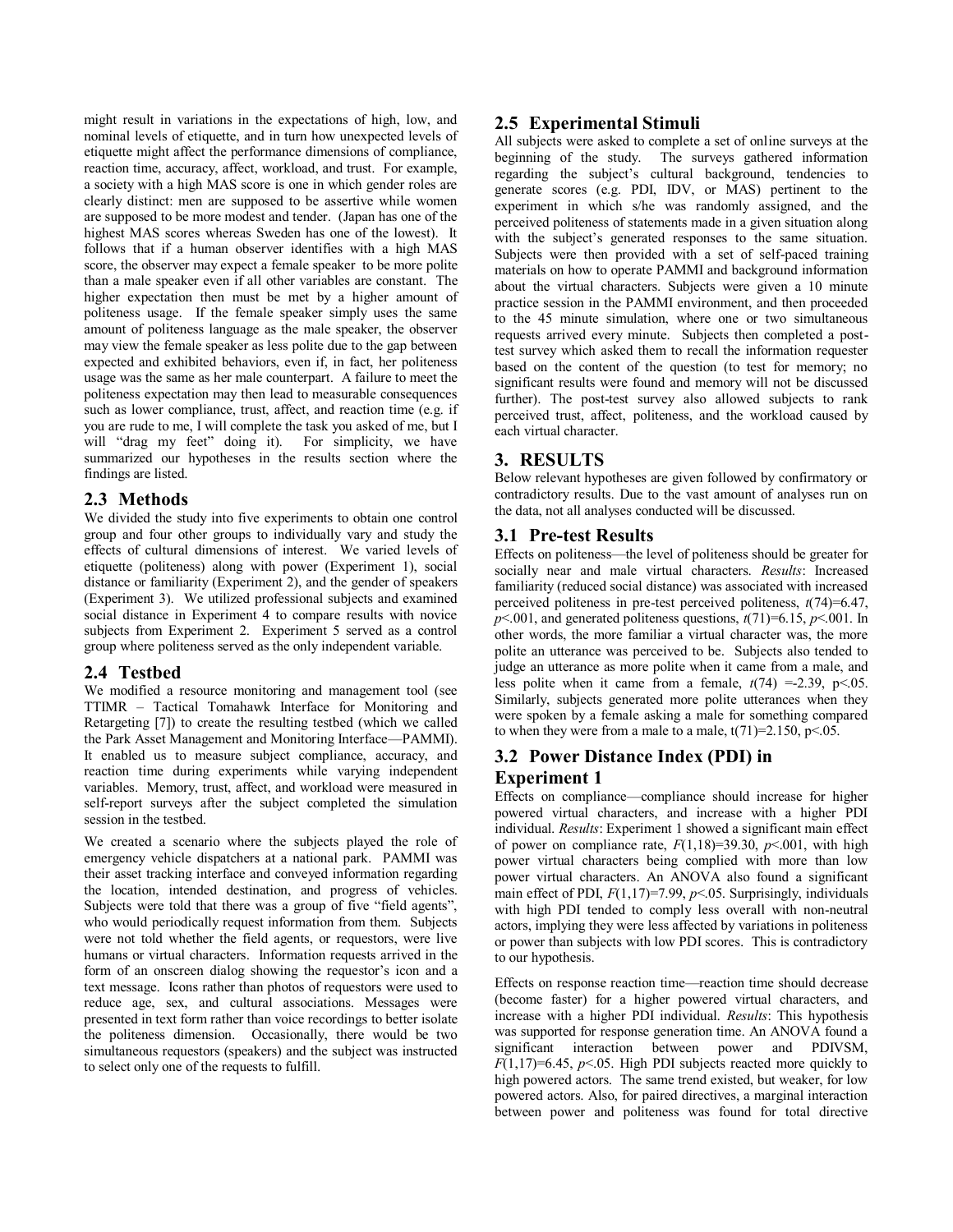response time,  $F(1,6)=5.74$ ,  $p<.055$ . Subjects responded to high power rude virtual characters slower than high power polite virtual characters.

Effects on accuracy—No specific hypotheses relating to accuracy were made. *Results*: For single directives, an ANOVA showed a significant interaction between power and politeness,  $F(1.18)=7.74$ ,  $p<.05$ . Subjects tended to be more accurate when responding to low power virtual characters that were rude when compared to high power, rude virtual characters.

# **3.3 Individualism/Collectivism (IDV) in Experiments 2 and 4**

Effects on compliance—compliance should increase for a socially close virtual character, and increase for a higher IDV individual. *Results*: In Experiments 2 and 4 a significant main effect of social distance was found, *F*(1,19)=15.22, *p*<.001, *F*(1,7)=5.64, *p*<.05, respectively. For both experiments socially near virtual characters were complied with more than socially distant virtual characters, as expected. For Experiment 2, ANOVA also found a significant main effect of IDV, *F*(1,18)=5.19, *p*<.05. Compliance rates with virtual characters were higher overall for people with higher IDVCDS scores. For Experiment 4, ANOVA also found a significant interaction between IDV and social distance,  $F(1,5)=7.16$ ,  $p<.05$ . Subjects with high IDV had increased compliance with unfamiliar (socially distant) actors, which is in keeping with our predictions.

Effects on response reaction time—reaction time should increase (take longer) for a socially close virtual character, and increase for a higher IDV individual. *Results*: In Experiment 4, for paired directives, a significant main effect of social distance was found for paired directive response determination time, *F*(1,6)=6.92, *p*<.05. Socially distant virtual characters were responded to faster than socially near virtual characters. For Experiment 2, ANOVA found a significant interaction between IDV and social distance for directive processing, response determination, and total directive response time, *F*(1,18)=5.34, 7.80, 7.80, respectively, *p*<.05. Subjects tended to take longer to respond to socially distant characters, except for those with very high IDV, where they took longer to respond to socially near characters. The interaction between IDV and politeness was also significant for response determination and total directive response time, *F*(1,18)=11.11 and 9.46, respectively,  $p<01$ . This effect was marginal for directive processing time,  $F(1,18)=4.14$ ,  $p<.058$ . In all cases subjects tended to take longer to respond to rude virtual characters, except for those with very high IDVVSM scores, who took longer to respond to polite virtual characters.

Effects on accuracy— No specific hypotheses relating to accuracy were made. *Results*: In Experiment 2, for paired directives, an ANOVA showed a significant interaction between social distance and politeness,  $F(1,11)=6.81$ ,  $p<.05$ . Subjects tended to be more accurate when responding to socially distant virtual characters that were rude compared to rude, socially near virtual characters. A three-way interaction was also found in Experiment 2 between social distance, politeness and IDV,  $F(1,18)=5.57$ ,  $p<.05$ . When the virtual character was polite and socially distant, accuracy rates were higher for people with higher IDV scores. When the virtual character was polite and socially near, accuracy rates were higher for people with lower IDV scores.

# **3.4 Masculinity/Femininity (MAS) in Experiment 3**

Effects on response reaction time—reaction time should decrease (get shorter) for a higher MAS individual for male actors. *Results*: In Experiment 3, for single directives, a significant main effect of virtual character gender was observed in total directive response time,  $F(1,12)=9.09$ ,  $p<05$ , directive processing time,  $F(1,12)=6.81$ ,  $p<0.05$ , and response determination time,  $F(1,12)=5.61$ ,  $p<.05$ . In all cases subjects took longer to respond to directives from female virtual characters than directives from male virtual characters. An ANOVA also found a three way interaction between gender, politeness, and MAS for response determination time,  $F(1,11)=5.11$ ,  $p<.05$ . Breakdown of the interaction indicated that Subjects tended to take longer to respond to female rude virtual characters when they had a low MAS score, but when the MAS score was high subjects took less time to respond to female rude virtual characters. For response generation time a significant interaction between politeness and MAS was found  $F(1,11)=4.90$ ,  $p<.05$ . Subjects with low MAS scores tended to take longer to respond to polite virtual characters, but those whose MAS score was high took longer to respond to rude virtual characters.

Effects on accuracy— No specific hypotheses relating to accuracy were made. *Results*: An ANOVA found a significant interaction between masculinity and MAS, *F*(1,10)=6.9, *p*<.05. When virtual characters were masculine, MAS had a negative effect on accuracy. However, when virtual characters were feminine a positive relationship between MAS and Accuracy was found.

## **3.5 Novice vs. Expert in Experiment 4**

We predict that while professional subjects may have better overall performance, there will be no politeness effect differences between novice and professional subjects. *Results*: As predicted, professional subjects were significantly more accurate than novice subjects,  $F(1,26)=21.79$ ,  $p<.001$ . However, the same ANOVA also found a significant interaction between politeness and professionalism, *F*(1,26)=5.43, *p*<.05. When virtual characters were rude there was no significant difference between experience levels, however when virtual characters were polite the accuracy of experts was greater than that of novices. Professional subjects also reacted to politeness differently than novice subjects when looking at compliance rates, as explained below.

Politeness consistently improved compliance, at least for nonprofessionals. Specifically, in our paired-comparisons where subjects had to choose either a polite vs. a nominal virtual character or a rude vs. a nominal virtual character, the subjects in Experiments 1, 2, 3 and 5 all chose to comply with polite virtual characters more frequently than with the rude virtual characters on average. This effect reached significance only for Experiments 2 (*F*(1,19)=23.267, *p*<.001) and 3 (*F*(1,12)= 7.467, *p*<.05). Effect sizes ranged from about 5% in Experiment 1 and 5, to nearly 40% in Experiments 2 and 3. Interestingly, though, for professional subjects in Experiment 4, politeness actually marginally decreased compliance (~10%, *p*=.06). This difference between novices' and professionals' response to politeness in directives proved significant  $(F(1,26) = 12.747, p=0.001)$  in an ANOVA for compliance with paired directives.

## **3.6 Post-test Results**

Perception of virtual character Politeness—Our manipulations of politeness in the testbed stimulus sets were effective. *Results*: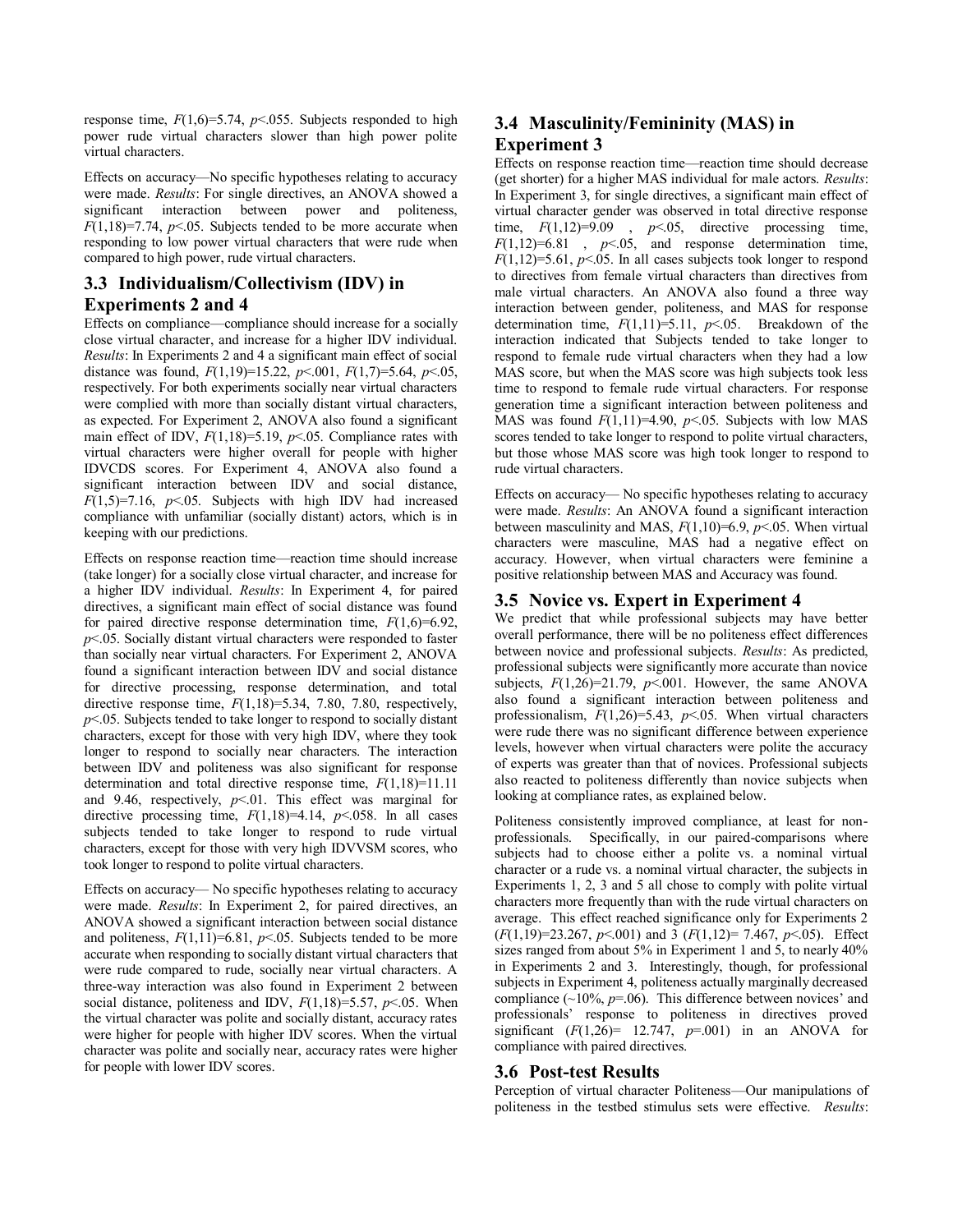Directives that were designed to be polite were, in fact, rated as significantly more polite by subjects in Experiments 1, 2, 3 and 4, as expected; *F*(1,21)=22.65, *p*<.001; *F*(1,19)=34.91, *p*<.001; *F*(1,12)=75.34, *p*<.001; *F*(1,7)=6.23, *p*<.05; respectively. In Experiment 5, there was also a significant main effect of politeness, *F*(2,36)=17.58, *p*<.001. Subjects perceived polite virtual characters as significantly more polite than nominal and rude virtual characters, as expected,  $p<.03$  and  $p<.001$ , respectively. Subjects also perceived nominal virtual characters as significantly more polite than rude virtual characters, as expected, *p*<.01.

Perception of virtual character likeability (affect)—affect should increase for socially close virtual characters. *Results*: In Experiment 2, socially near virtual characters were perceived as being significantly more likeable than socially distant virtual characters,  $F(1,19)=7.11$ ,  $p<0.05$ . Additionally, more polite virtual characters were generally perceived as more likeable. In Experiments 1, 2, 3, and 5 results also showed that polite virtual characters were perceived as significantly more likeable than rude virtual characters, *F*(1,21)=29.79, *p*<0.001, *F*(1,19)=26.08, *p*<0.001, *F*(1,12)=25.59, *p*<0.001, *F*(2,36)=13.61, *p*<0.001, respectively. In Experiment 5, Subjects also perceived nominal virtual characters as significantly more likeable than rude virtual characters, *p*<.001.

Perception of trust—trust should increase for a socially close virtual characters. *Results*: In Experiment 2, subjects said they trusted the advice and competence of socially near virtual characters more than socially distant virtual characters,  $F(1,19)=20.40$  and 9.81, respectively,  $p<01$ . Additionally, politeness generally increased subjects' rating of trust in advice and competence. In Experiments 1, 2, 3 and 5 politeness significantly increased the trust subjects said they would have in advice given by virtual characters,  $F(1,21)=16.04$ ,  $p<.001$ , *F*(1,19)=26.75, *p*<.001, *F*(1,12)=58.58, *p*<.001, *F*(2,36)=5.56, *p*<0.01, respectively. In Experiment 5, subjects also trusted the advice of nominal virtual characters more than the advice of rude virtual characters,  $p<05$ . In Experiments 1, 2, 3, and 5 politeness significantly increased the trust subjects would have the competence of the virtual characters,  $F(1,21)=4.51$ ,  $p<.05$ , *F*(1,19)=9.81, *p*<.01, *F*(1,12)=17.62, *p*< .01, *F*(2,36)=5.71, *p*<.01, respectively. In Experiment 5, subjects also trusted the competence of nominal virtual characters more than the competence of rude virtual characters, *p*<.01.

Perceived workload—Workload should increase for either polite or rude virtual characters. *Results:* Subjects generally reported greater perceived workload with rude virtual characters than with polite ones, though this trend was frequently not significant. In Experiment 1, a significant effect of politeness was found,  $F(1,21)=4.54, p<0.5$ , with polite virtual characters resulting in less perceived workload than rude virtual characters. In Experiments 2, 3 and 4 no significant effects on perceived workload were found, *p*>.07, although the trend for reporting greater workload with rude virtual characters was observed in all cases. While the main effect of politeness was not significant in Experiment 5,  $F(2,36)=2.48$ ,  $p<.098$ , the difference between polite and rude virtual characters was marginally significant, *p*<.052, with rude virtual characters resulting in a higher perceived workload.

#### **3.7 Summary and Discussion**

Our results indicate that the variables included in our model have important effects on subjects' decision making and performance in our experimental tasks. The more familiar a virtual character is perceived to be, the more polite an otherwise identical utterance delivered by that virtual character is perceived to be and the less polite one needs to be in providing an utterance to that virtual character. This is exactly as predicted by Brown and Levinson. Also as predicted, power, politeness and familiarity were associated with increased compliance rates. Unexpectedly, rude virtual characters that were powerful and familiar sometimes produce much lower accuracy than any other type of virtual character, while it makes little difference if a polite virtual character is familiar/unfamiliar or powerful/not powerful. Reaction times did not vary for polite and rude virtual characters; however familiar virtual characters yield longer reaction times on some components, but primarily only for professional subjects. Furthermore, subjects' ratings indicate that they found polite and familiar virtual characters more likeable and more trustworthy. Subjects also felt they experienced less workload when interacting with polite virtual characters.

The gender of the virtual character can also impact perceived politeness and compliance. Subjects tended to judge an utterance as more polite when it came from a male, and less polite when it came from a female. Similarly, subjects tended to generate more polite utterances when they were spoken by a female asking a male for something, than when they were from a male to a male. Male virtual characters also tended to be complied with more quickly than female ones.

Subjects' scores on Hofstede's cultural dimensions were found to impact performance. Keeping with predictions, high PDI individuals were more prompt in responding to high power virtual characters. Contrary to predictions, the higher a subject's PDI score, the less willing s/he was to comply with off-nominal directives. We predicted that high PDI should be associated with more discriminating selections in favor of high power individuals.

IDV scores were associated with higher overall compliance with non-neutral virtual characters and interaction effects that generally confirmed our predictions. These interactions indicate that those with high IDV scores are more likely to comply with, respond more accurately (when the virtual character is polite) and quicker to unfamiliar virtual characters. Those with high IDV are also more likely to respond quickly to rude virtual characters.

Finally, females seemed more threatening to those with higher MAS scores. This was correlated with at least some of the expected effects of higher face threat: increased accuracy in response and increased reaction time up to a point where extreme threat provokes decreased RT.

Professionals in our experiments frequently behaved similarly to non-professionals. However, professionals tended to be more accurate than non-professionals, particularly when the virtual character was polite. Additionally, while politeness tended to improve compliance rates for non-professionals, it tended to decrease compliance for professionals. Anecdotally, some professional subjects told us that they used rudeness as a cue in their interactions with pilots that the pilot was stressed and his or her need was urgent, leading us to believe that politeness nonetheless played a role in compliance for this population.

These findings are not novel to cross-cultural studies or general sociology, but instead, demonstrate the feasibility of collecting objective metrics in disciplines that are highly dependent on subjective data and self reports. We have shown that humans